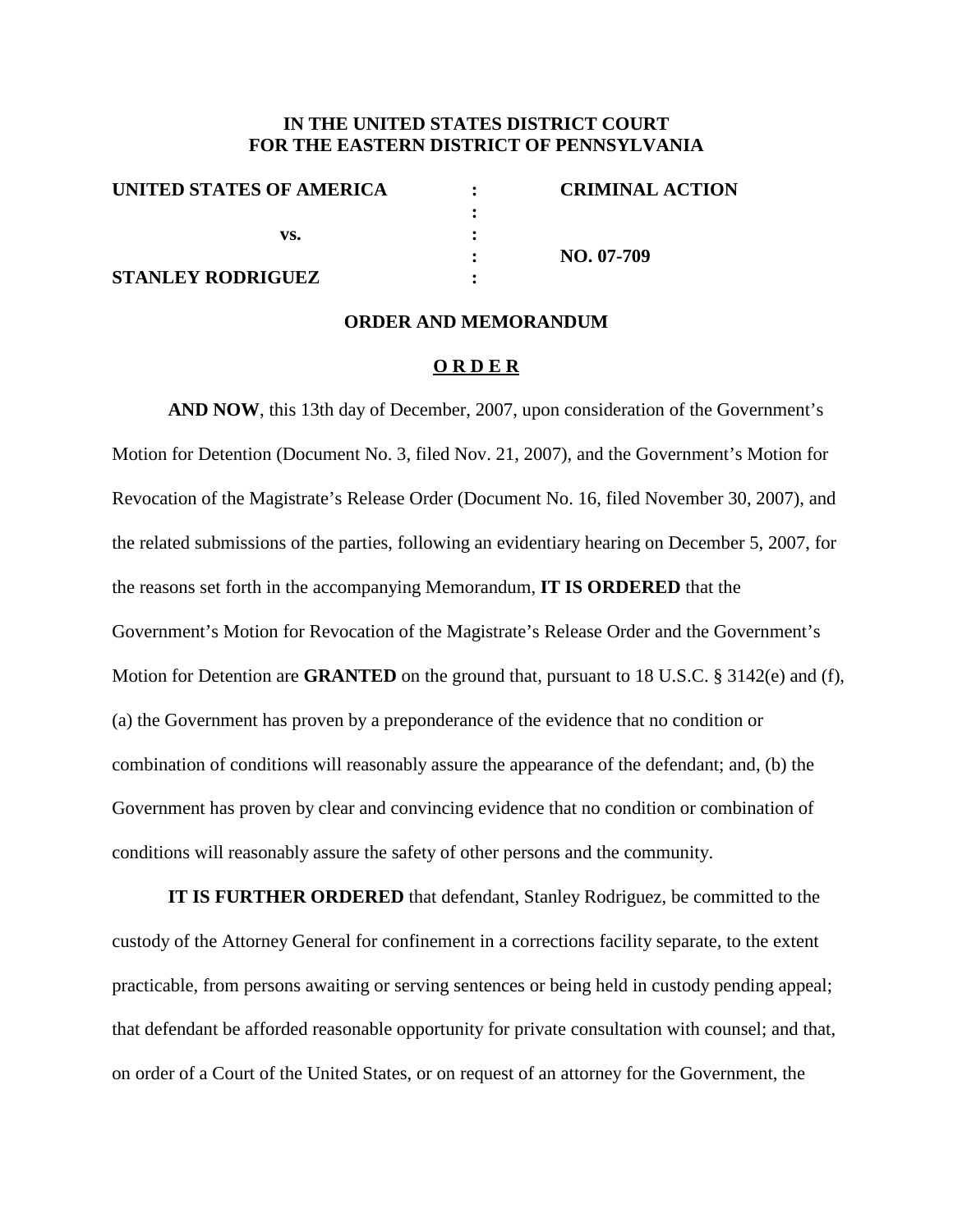person in charge of the corrections facility in which defendant is confined deliver defendant to a United States Marshal for the purpose of an appearance in connection with a court proceeding.

#### **MEMORANDUM**

## **I. BACKGROUND**

Presently before the Court are the Government's Motion for Revocation of the Magistrate's Release Order and the Government's Motion for Detention. The Motions seek revocation of the Order issued by Magistrate Judge Linda K. Caracappa releasing defendant Stanley Rodriguez on bail. The Magistrate Judge's Order was issued after a hearing on November 21, 2007.

The Magistrate Judge granted bail after noting that defendant had only one prior conviction and that his subsequent arrests had mostly "dissolved" (Hr'g Tr. 21, Nov. 21, 2007) and that defendant had appeared as directed in the instant case. (Id. at 22.) The Magistrate Judge concluded that although defendant had used aliases in the past and "other things," the conditions of a \$50,000 own recognizance bond, home detention with electronic monitoring and supervision by a pre-trial services officer were sufficient to assure defendant's appearance and to protect the safety of the community. (Id. at 22-23.)

On December 5, 2007 this Court conducted a hearing on the Government's motions. After reviewing the transcript of the November 21, 2007 hearing before the Magistrate Judge and receiving additional evidence, the Court granted the Government's Motion for Revocation of the Magistrate's Release Order and the Government's Motion for Detention. In this opinion, the Court explains its ruling in more detail. To the extent that this Memorandum differs in any way from the oral ruling issued in open court on December 5, 2007, this Memorandum controls.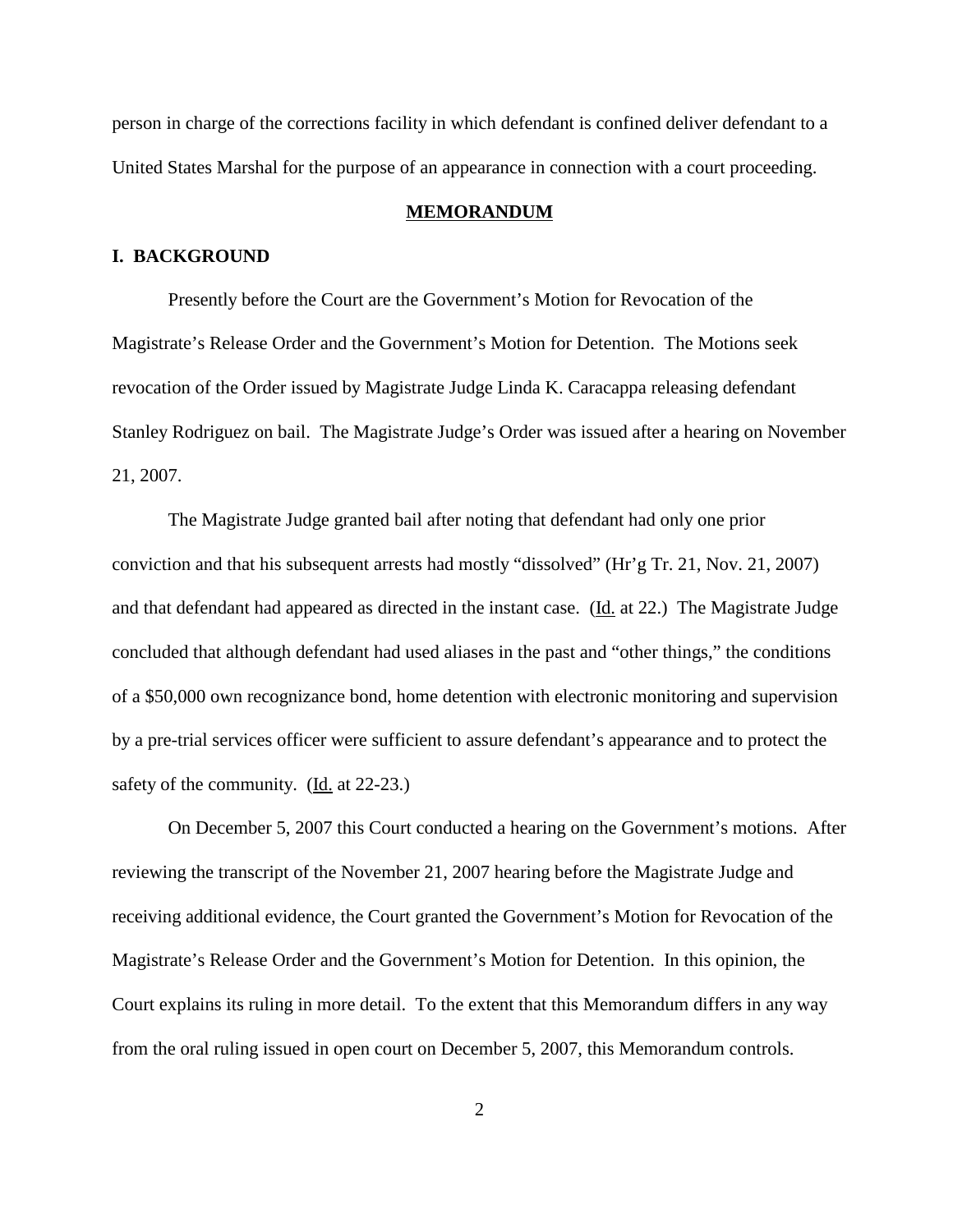### **II. STANDARD OF REVIEW / GOVERNMENT'S BURDEN**

This Court has jurisdiction to review the Magistrate Judge's decision under 18 U.S.C.  $§ 3145(a)(1)$ . That section requires this Court to conduct a de novo review of the Magistrate Judge's ruling. United States v. Delker, 757 F.2d 1390, 1394-95 (3d Cir.1985). However, "[i]n most cases the district court will find it useful to consider carefully the decision and reasoning of the magistrate." Id. at 1395. The transcript of the hearing before the Magistrate Judge may also be admitted into evidence in the hearing before the District Court. See id. & n.3; see also United States v. Chagra, 850 F.Supp. 354, 357 (W.D. Pa. 1994).

The Government's burden in demonstrating risk of flight justifying pretrial detention is the preponderance of the evidence standard. See United States v. Himler, 797 F.2d. 156, 161 (3d Cir. 1986). The Government's burden in demonstrating danger to the community justifying pretrial detention is the clear and convincing standard. See 18 U.S.C. § 3142(f); Himler, 797 F.2d. at 161. Because there is probable cause to believe that defendant committed an offense for which a maximum term of imprisonment of more that ten (10) years is proscribed by the Controlled Substances Act, 21 U.S.C. § 801 et seq., there is a rebuttable presumption that no condition or combination of conditions will reasonably assure the appearance of defendant as required and the safety of the community. <u>See</u> 18 U.S.C. § 3142(e).

## **III. FINDINGS OF FACT**

This Court makes the following Findings of Fact with respect to pretrial detention:

1. On November 14, 2007 a Grand Jury in this District returned an Indictment charging defendant, Stanley Rodriguez, with the following crimes: Count One-possession with intent to distribute approximately 2,006 grams of cocaine on or about September 9, 2007 in violation of 21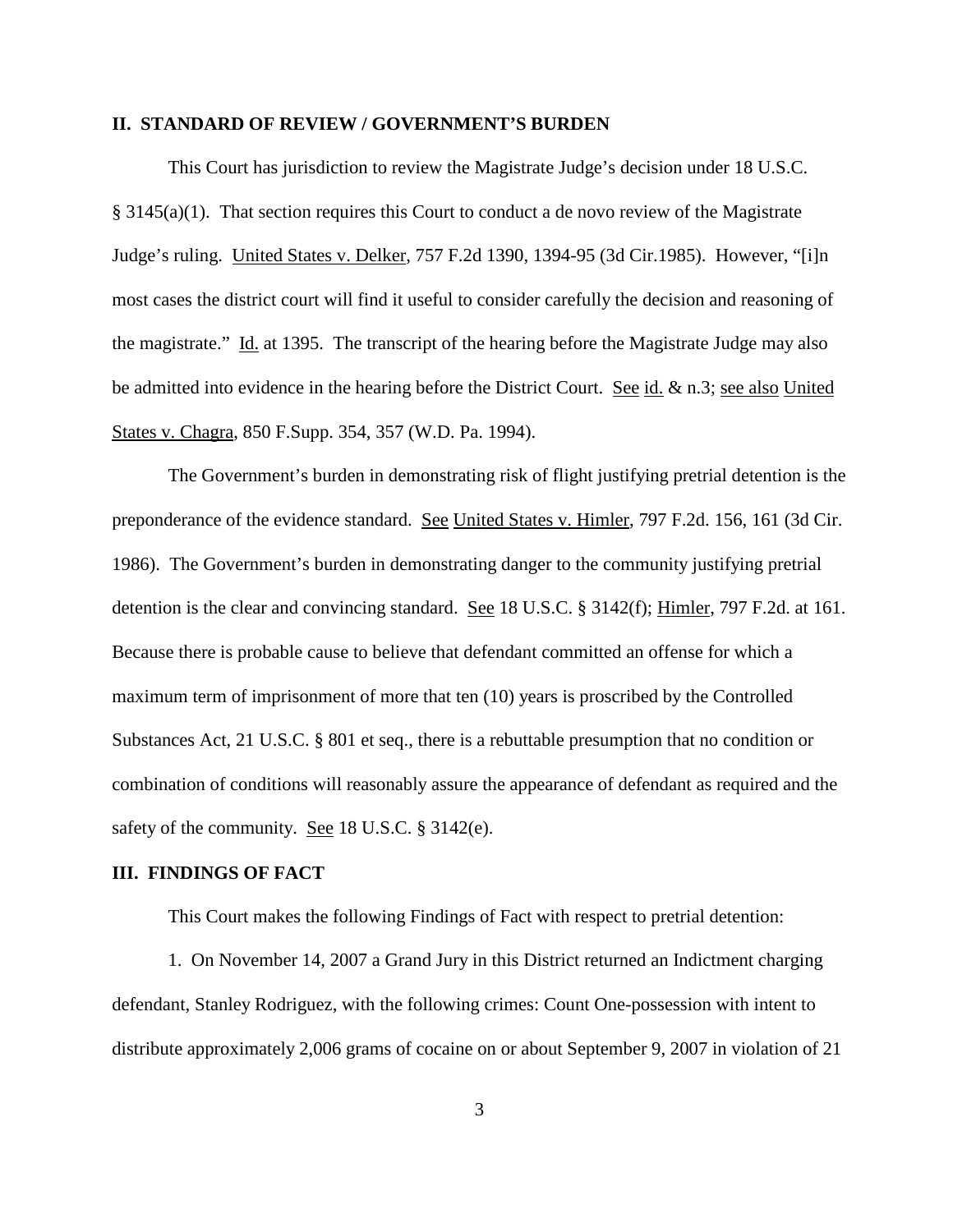U.S.C. §§ 841(a)(1) and 841(b)(1)(B); Count Two-possession with intent to distribute approximately 2,006 grams of cocaine on or about September 9, 2007 within 1,000 feet of a school, the Cramp School, a public elementary school, located at 3449 North Mascher Street in Philadelphia, and St. Hugh of Cluny School, an elementary school of the Archdiocese of Philadelphia, located at Mascher and Tioga Streets, in violation of 21 U.S.C. § 860. There is probable cause to believe that defendant committed the crimes charged in the Indictment.

2. The evidence against defendant as proffered by the Government is strong. That evidence was summarized by the Government as follows:

On September 9, 2007, plain-clothed officers of the Philadelphia Police Department's Narcotics Field Unit, Violence Response Team, went to 3500 North "A" Street to investigate narcotics activity. The officers were stopped behind a red Toyota Camry that was doubled parked in the driving lane when they observed defendant hand a black book bag to the driver through the car window. The driver reached behind himself, retrieved a plastic-covered brick-shaped object, placed it in the book bag and returned it to defendant. Defendant initially walked down "A" Street, but after receiving a signal from a male who had spotted the police, he abruptly changed direction, threw the book bag onto a garage roof and ran toward Water Street. The police officers pursued defendant. One officer remained at the garage, while another chased defendant on foot. A third officer pursued defendant in the undercover vehicle.

Defendant was apprehended at 3500 North Water Street. Thereafter, an officer climbed onto the roof of the garage and recovered the black book bag. Found inside were two (2) kilogram "bricks" of cocaine weighing a total of approximately 2,006 grams. The scene of the crime was within 1,000 feet of the Cramp School at 3449 North Mascher Street (K-6) and St. Hugh of Cluny School at Mascher and Tioga Streets (K-8).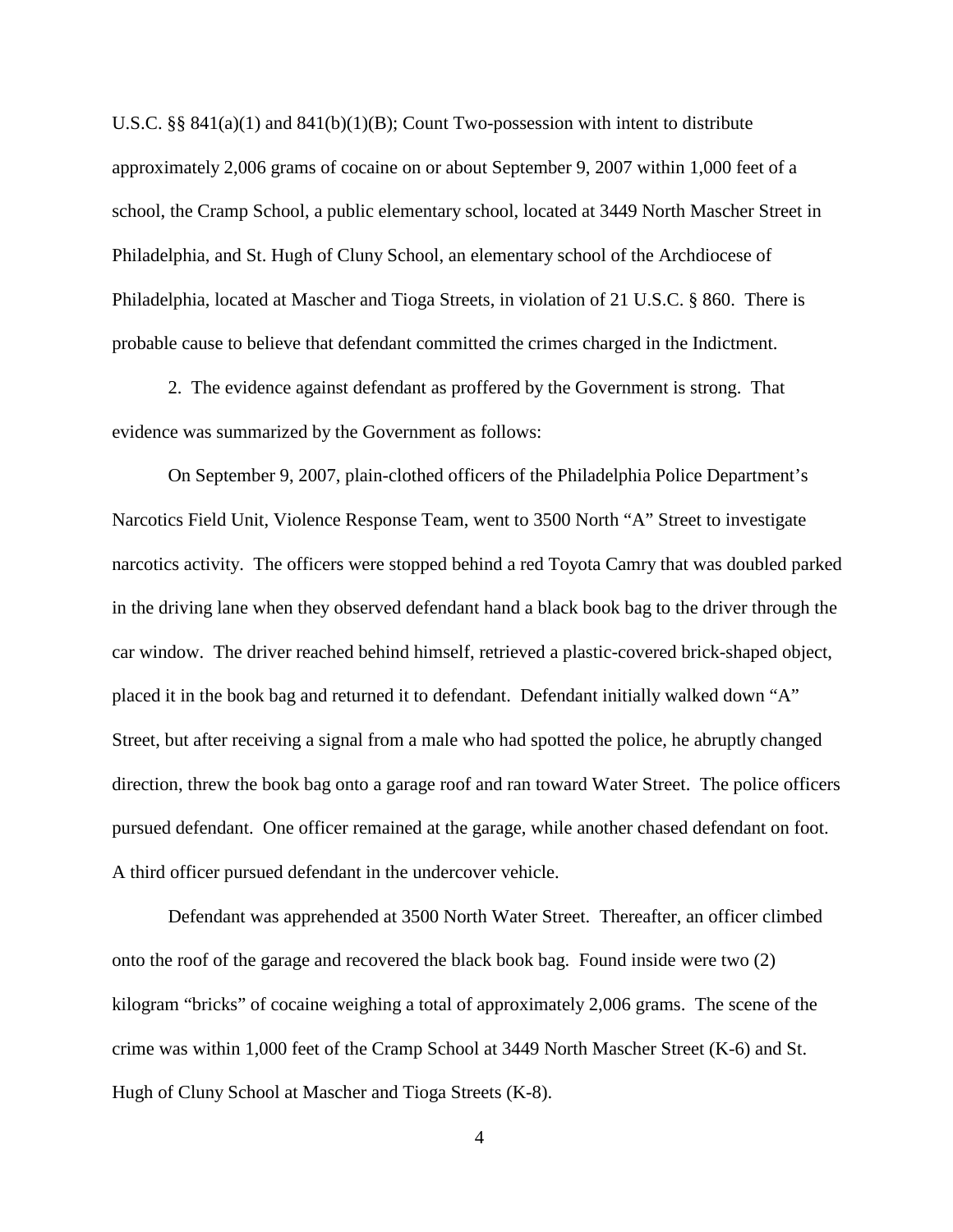3. Defendant was convicted in state court on July 19, 1999 for possession with intent to distribute a controlled substance. Due to that conviction, defendant faces a statutory mandatory minimum term of ten (10) years imprisonment on Count One of the Indictment for possession with intent to distribute 500 grams or more of cocaine. <u>See</u> 21 U.S.C. §§ 841(a)(1),  $(b)(1)(B)(viii)$ . Under Count Two of the Indictment, defendant faces up to eighty (80) years imprisonment for possession with intent to distribute 500 grams or more of cocaine within a school zone. See 21 U.S.C. § 860(a). The Government estimates a guideline sentencing range of 87-108 months.

4. Defendant fled from the police during commission of the offense.

5. Defendant has seven prior arrests for crimes including possession with intent to distribute, escape, arson, car theft, aggravated assault, robbery, carrying a firearm and burglary.

6. Defendant was charged with escape on April 30, 2000 for failure to return as required while on work-release. Work-release was a component of the sentence imposed on defendant for his July 19, 1999 conviction for possession with intent to distribute. A state court judge found that a prima facie case had been established in the escape case, although that case was later nolle prossed.

7. Defendant has previously violated conditions of bail. While on bail awaiting trial on the charge of possession with intent to distribute a controlled substance (he was convicted for that offense on July 19, 1999), defendant was arrested for a second narcotics offense on December 23, 1998. Defendant again violated conditions of bail by being arrested on July 16, 1999 for aggravated assault, robbery and carrying a firearm. Avoidance of criminal activity was a condition of defendant's bail.

5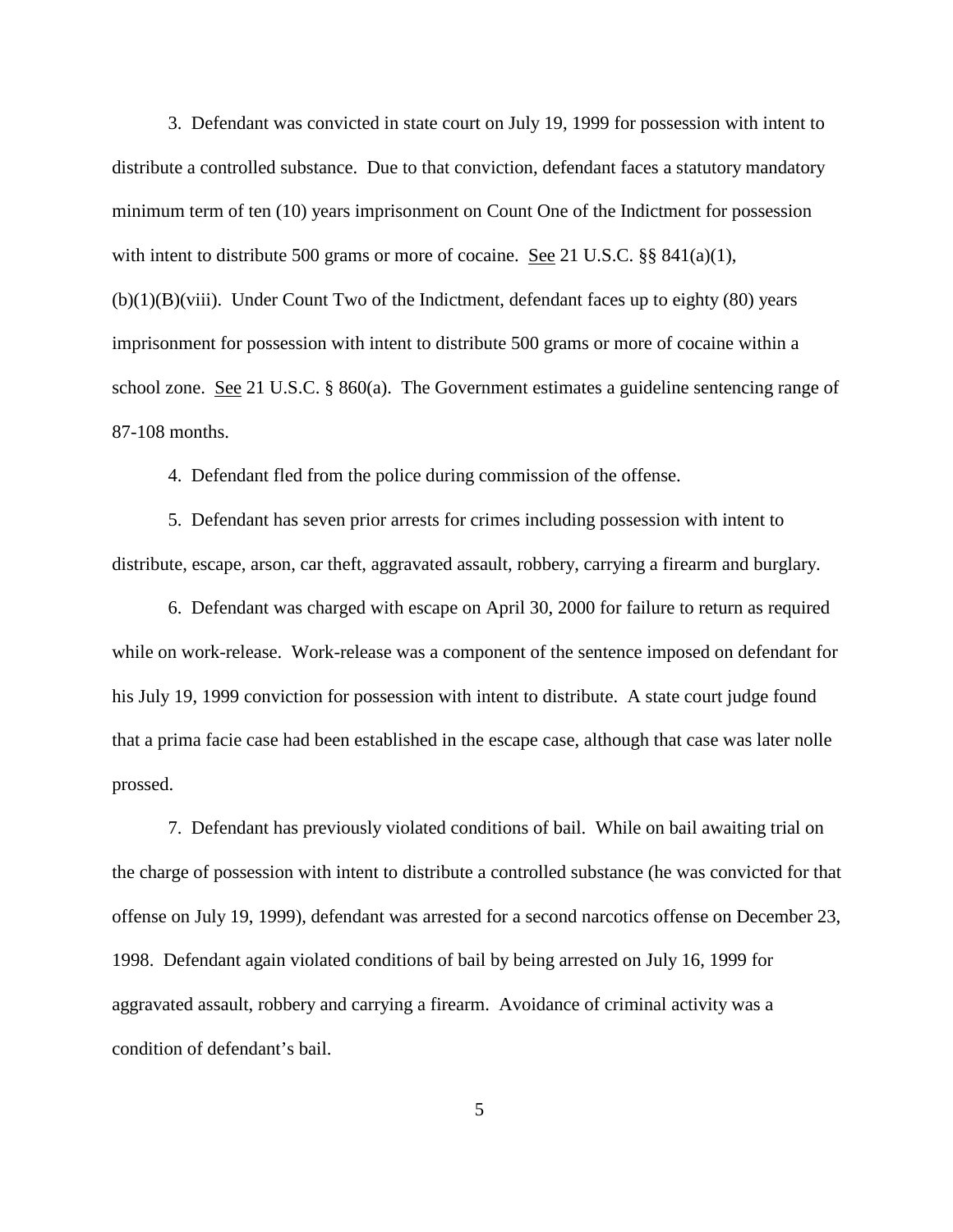8. Defendant has used at least one alias. When arrested on April 30, 2000 on the arson charge, he told Philadelphia police officers that his name was "Christopher Santiago."

9. Defendant has strong family ties to the Philadelphia area and his family has offered to post the deed to family-owned property located at 151 W. Lippincott Street, Philadelphia, PA, as security to assure defendant's appearance. The estimated equity in the property is \$75,000.

## **IV. CONCLUSIONS OF LAW**

Defendant demonstrated a propensity to flee from the authorities at the time of his arrest in this case. He has a powerful incentive to flee in view of the substantial penalties that he faces if convicted. Defendant has used an alias on at least one prior occasion when facing arrest. Defendant has also been arrested for escape in connection with an earlier conviction and he violated bail while awaiting trial in that case. While defendant's family has offered to post property as security for his appearance, posting of the property would be insufficient to assure the presence of defendant as required in light of his prior history and the charges in this case. Under these circumstances, the Court concludes that the Government has met its burden of proving by a preponderance of the evidence that no condition or combination of conditions will reasonably assure the presence of the defendant as required.

The Government has also presented evidence of defendant's involvement in a large scale drug transaction within 1,000 feet of two schools. Defendant has a prior conviction for possession with intent to distribute a controlled substance and seven prior arrests. Although defendant argues that the Court should not consider arrests that did not lead to conviction, Congress specifically permitted courts to consider such arrests as an indication of prior criminal history. See Delker, 757 F.2d at 1400 (citing S. Rep. No. 225, 98th Cong., 1st Sess. at 23 n. 66, reprinted in 1984 U.S.